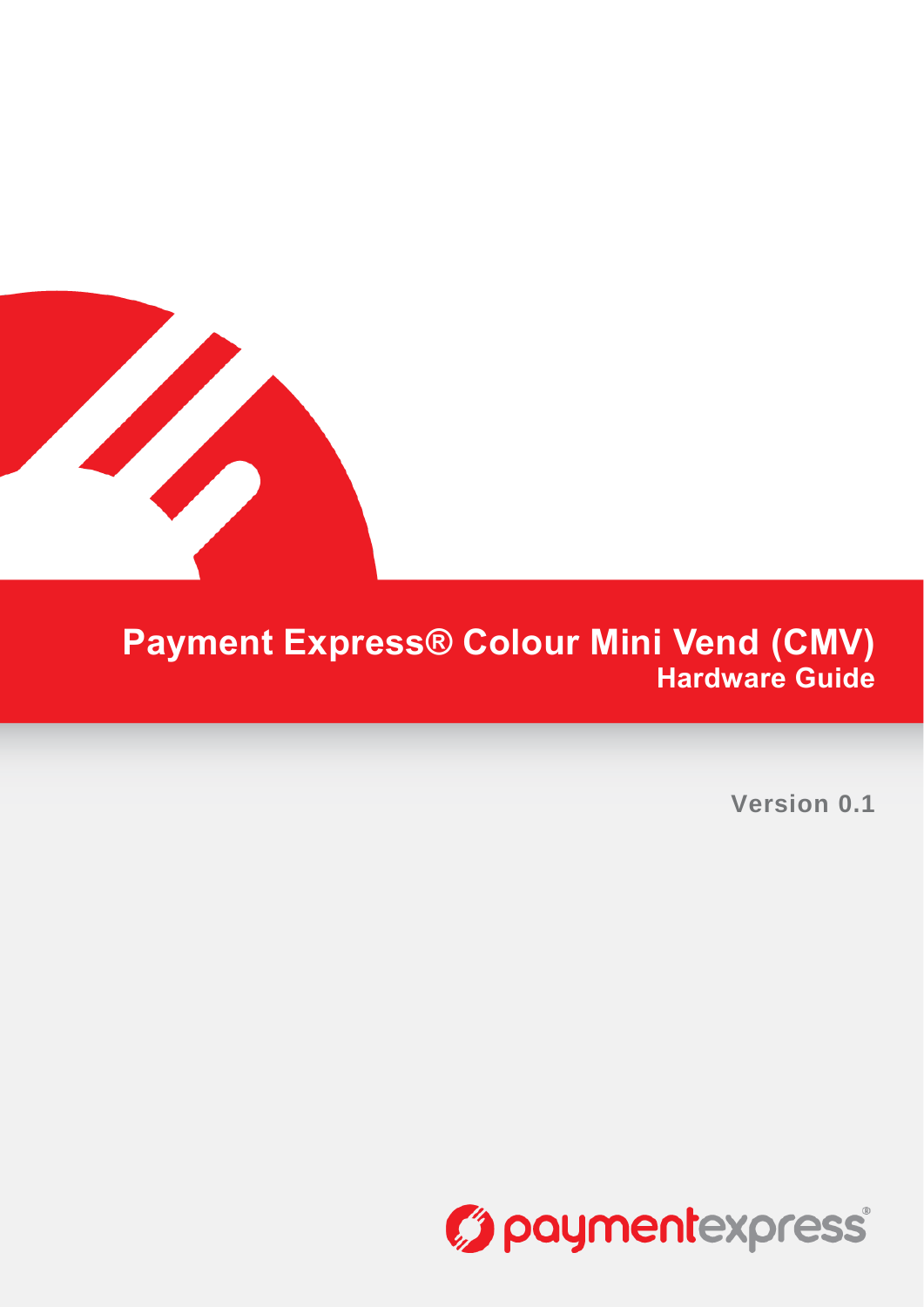# <span id="page-1-0"></span>**DOCUMENT REVISION INFORMATION**

| <b>Version</b> | <b>Revision Information</b> |
|----------------|-----------------------------|
| $\pm 0.1$      | Initial version.            |
|                |                             |

# <span id="page-1-1"></span>**RELATED DOCUMENTS**

| <b>Version</b> | Document Title                                                               |  |  |
|----------------|------------------------------------------------------------------------------|--|--|
| 1.6.76         | Payment Express SCR Serial Communications - SCR Serial Message Specification |  |  |
| A00            | MI0022 Mounting Diagrams CMV300                                              |  |  |
|                |                                                                              |  |  |

# <span id="page-1-2"></span>**COPYRIGHT**

© Copyright 2017, Payment Express Limited 33 Wilkinson Road, Ellerslie PO Box 8400 Auckland, 1150 New Zealand [www.paymentexpress.com](http://www.paymentexpress.com/)

All rights are reserved. No part of this work may be reproduced or copied in any form or by any means, electronic or mechanical, including photocopying, without the express written permission of Payment Express Ltd.

# <span id="page-1-3"></span>**PROPRIETARY NOTICE**

The information described in this document is proprietary and confidential to Payment Express Limited. Any unauthorised use of this material is expressly prohibited except as authorised by Payment Express Limited in writing.

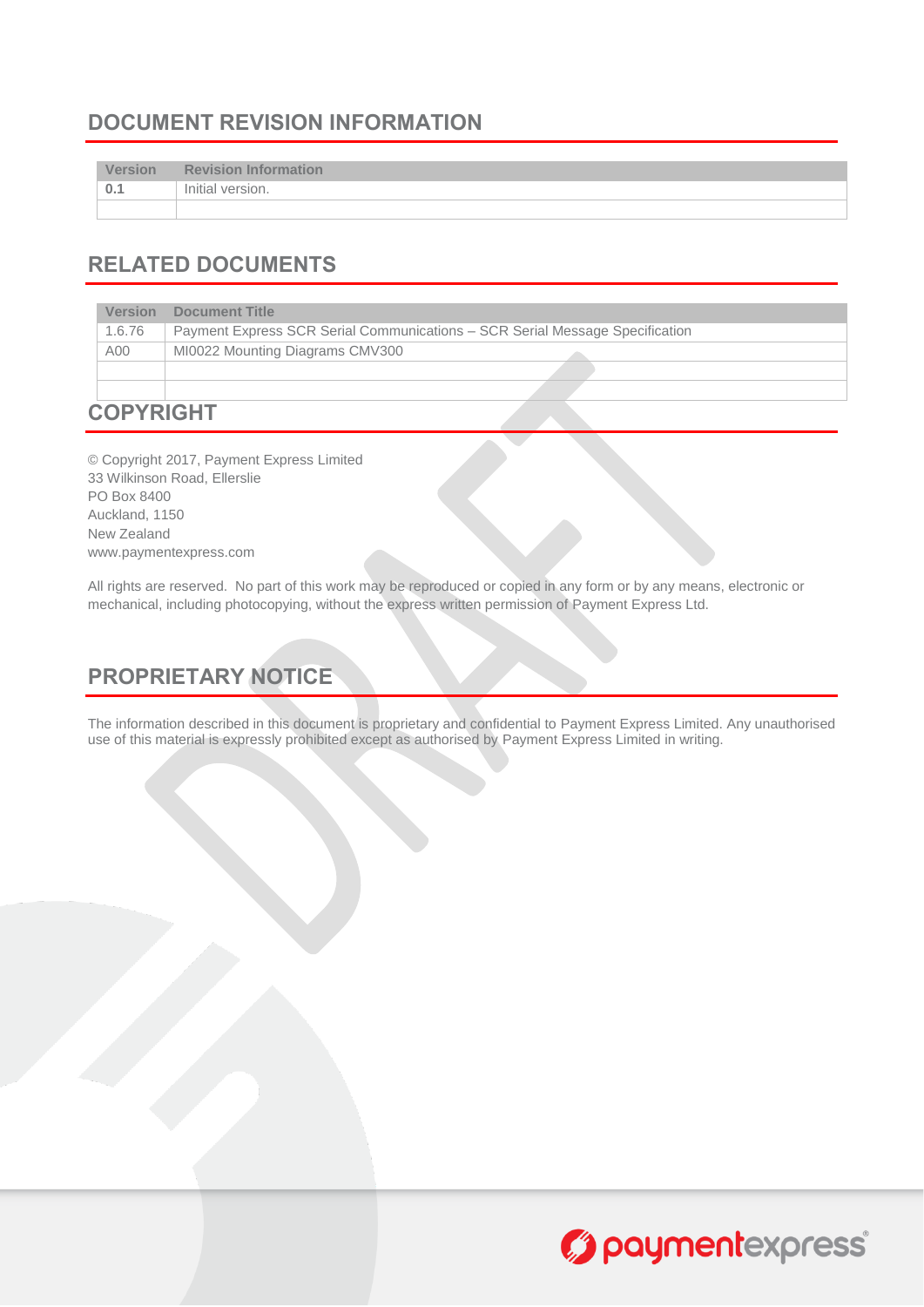# **CONTENTS**

| 1           |  |  |  |
|-------------|--|--|--|
| 1.1         |  |  |  |
| 1.2         |  |  |  |
| 1.3         |  |  |  |
|             |  |  |  |
| 2.1         |  |  |  |
| 2.2         |  |  |  |
|             |  |  |  |
| 3.1         |  |  |  |
| 3.2         |  |  |  |
|             |  |  |  |
| $4 -$       |  |  |  |
| 4.1         |  |  |  |
| 4.2         |  |  |  |
| 5           |  |  |  |
| 5.1         |  |  |  |
| 5.2         |  |  |  |
| 6           |  |  |  |
| 6.1         |  |  |  |
| 6.2         |  |  |  |
| 6.3         |  |  |  |
| $7^{\circ}$ |  |  |  |
| 7.1         |  |  |  |
|             |  |  |  |

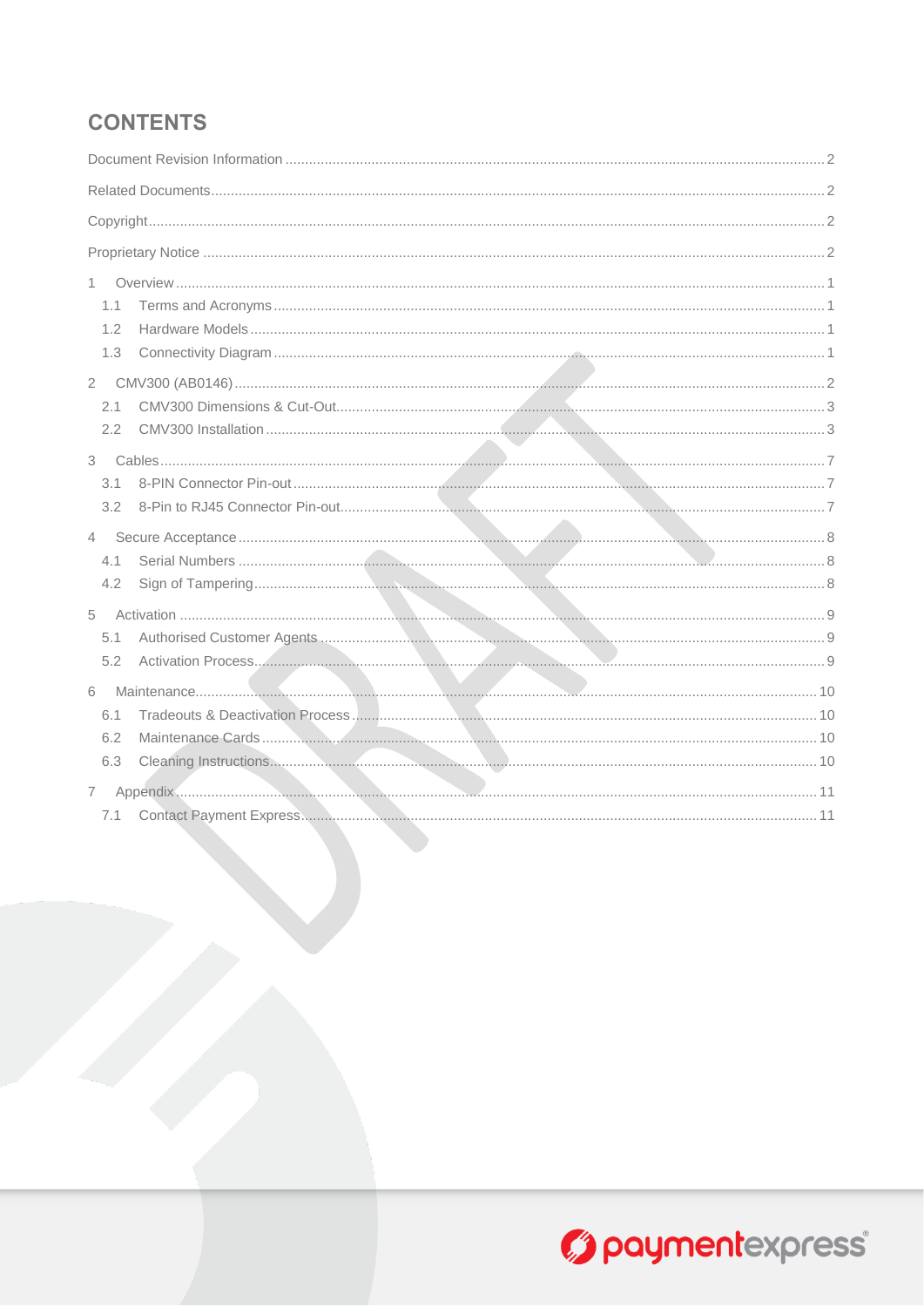# <span id="page-3-0"></span>**1 OVERVIEW**

The Payment Express Colour Mini Vend (CMV) solution offers a complete solution for taking ICC Chip/Contactless payments in an unattended environment.

Payment Express develops and owns the hardware design, intellectual property and processor platform to ensure end to end accountability from card read to bankcard provider.

#### <span id="page-3-1"></span>**1.1 TERMS AND ACRONYMS**

Term Explanation

| <b>PIN</b> | Personal Identification Number. In the context of card transactions this is typically a secret four digit<br>value, entered to approve a transaction   |
|------------|--------------------------------------------------------------------------------------------------------------------------------------------------------|
| PCI        | Payment Card Industry Standards Security Council (established 2006). Set data security standards for<br>hardware and software in the payments industry |
| <b>PTS</b> | PIN Transaction Security. As set of standards applied to a security standards applying to secure<br>devices such as the CMV300                         |
| <b>CMV</b> | Colour Mini Vend (version 300)                                                                                                                         |
| <b>CRC</b> | <b>Cyclic Redundancy Check</b>                                                                                                                         |
| <b>MCU</b> | Main Control Unit                                                                                                                                      |
| <b>RSA</b> | <b>RSA</b> algorithm                                                                                                                                   |
| <b>AES</b> | <b>Advanced Encryption Standard</b>                                                                                                                    |
| <b>ICC</b> | Integrated Circuit Card (chip card/smart card)                                                                                                         |
| Host       | The Payment Express Host. Provides e-commerce services on the internet                                                                                 |

#### <span id="page-3-2"></span>**1.2 HARDWARE MODELS**

The CMV solution consists of a core module, anti-removal device and mounting nuts.

#### **Standard Unattended**

Model PX Product Code Brief Description CMV300 AB0146 • Base module Anti-removal device (AB0170) M4 flange nuts (MF0099)

Please note that these are our standard models. When ordering or querying about a particular product please mention the PX Product Code. Please contact Payment Express if you require a bespoke solution (*see Appendix [7](#page-13-0) for contact details*).

#### <span id="page-3-3"></span>**1.3 CONNECTIVITY DIAGRAM**



# Opaymentexpress®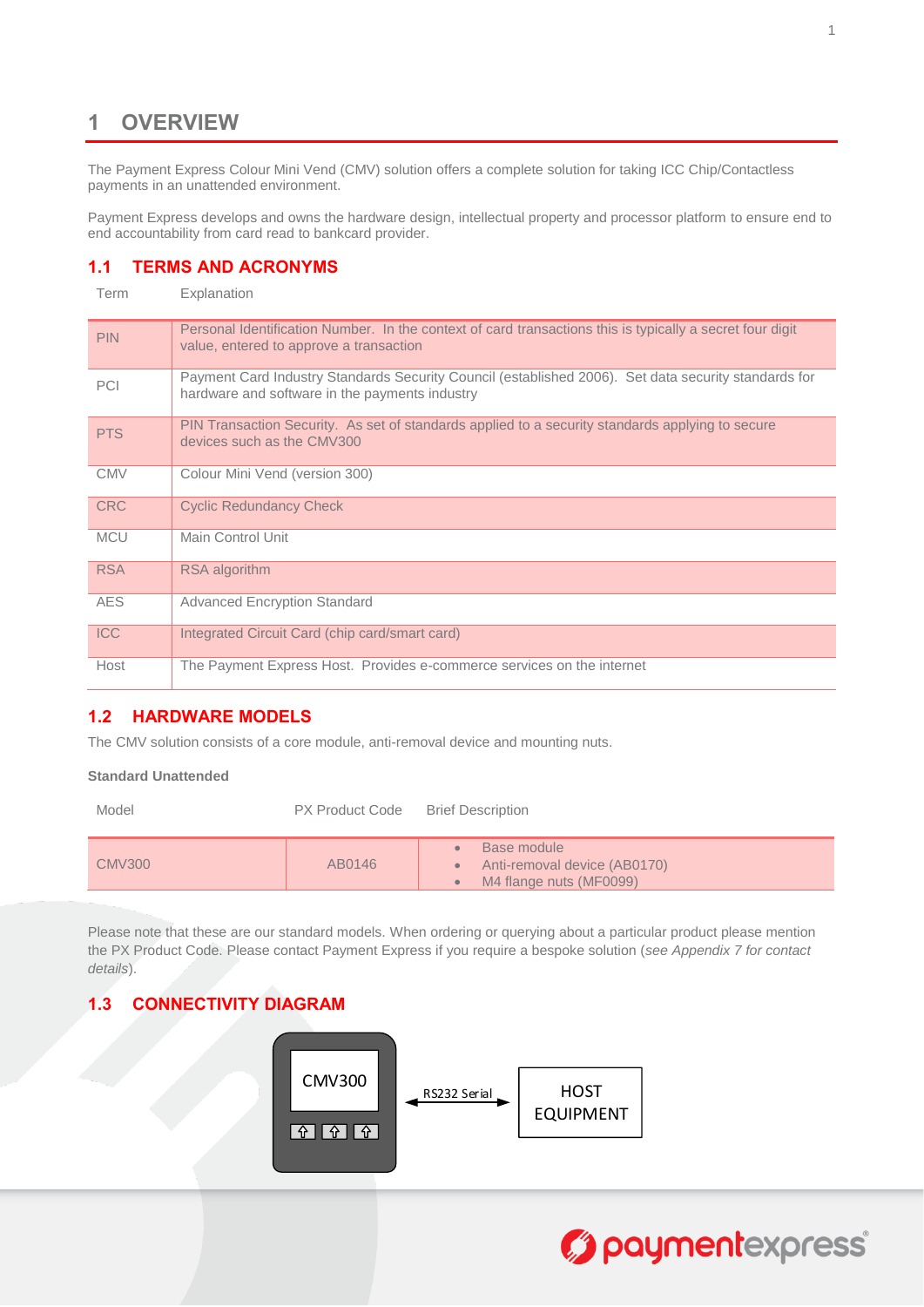# <span id="page-4-0"></span>**2 CMV300 (AB0146)**



CMV300 Front View CMV300 Rear View

#### **Hardware Overview**

- 
- Hardware accelerated encryption (Triple DES, RSA and AES) and a CRC engine
- Combined magnetic stripe card and ICC card reader interface

# *Opaymentexpress* CMV300 MINI VEND SECURE READER S/N: 2717140099 CMV300 B0146-A02 Made in New Zealand

- Front Mount Design **Community** RS-232 serial ports x1
	- Secure crypto MCU designed for POS applications
	- Dedicated tamper grid and removal switch monitor

#### **Physical Link Interface**

Please refer to the above photo (CMV300 Rear) for reference.

- Connection with the customer equipment is via the 8-pin port labelled "HOST".
- Connection for the anti-removal device labelled "SEC"

#### **Power Requirements**

The device accepts DC regulated from +9V to +43.5V. SELV (Safety Extra Low Voltage) When idle (no card inserted), power of 1400mW is drawn and when active 2800mW is drawn (3200mW max).

#### **Operating & Storage Temperature Ratings**

Storage: -20 to 80 degrees (Celsius) Operating: -20 to 75 degrees (Celsius)

#### **Standards & Compliance**

- EMV Contact Level 1 & 2
- EMV Contactless Level 1 IN PROGRESS
- PCI SRED (Secure Reading and Exchange of Data) v5 **IN PROGRESS**

#### **Additional Comments**

This device complies with Part 15 of the FCC Rules. Operation is subject to the following two conditions:

- 1. This device may not cause harmful interference, and
- 2. This device must accept any interference received, including interference that may cause undesired operation.

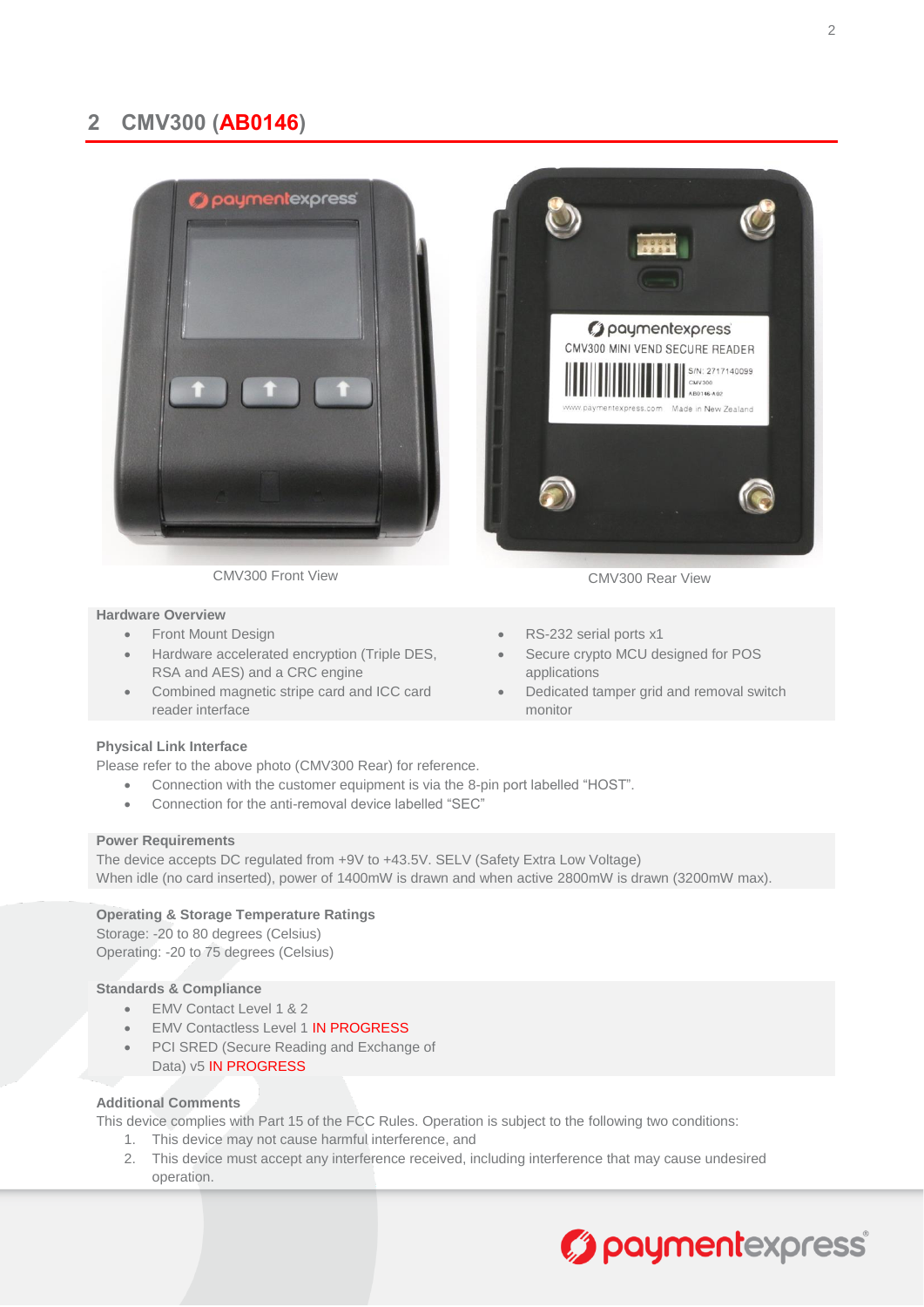Changes or modifications not expressly approved by the party responsible for compliance could void the user's authority to operate the equipment.

#### <span id="page-5-0"></span>**2.1 CMV300 DIMENSIONS & CUT-OUT**

Recommended cut out dimensions for customer equipment.

Please note that mounting plates are not supplied by Payment Express Hardware and is the responsibility of the customer to arrange their selected mounting method. All non-dimensioned lengths are subject to individual customer machine fronts.

#### <span id="page-5-1"></span>**2.2 CMV300 INSTALLATION**

#### DRAWING REQUIRED

| #              | <b>PX Product Code</b> Description |                                                                     | <b>Default QTY</b>       |
|----------------|------------------------------------|---------------------------------------------------------------------|--------------------------|
|                | AB0146                             | <b>CMV300</b>                                                       |                          |
| $\overline{2}$ | AB0170                             | CMV300 M4 SEC with FPC Connector                                    | 1 (included with AB0146) |
| $\overline{3}$ | MW0142                             | CMV300 communications cable                                         |                          |
| 4              | MF0099                             | Nut M4 Flange OD 12mm                                               | 4 (included with AB0146) |
| 5              |                                    | Machine Mounting Plate (Customer Equipment)<br>Refer to Section 2.1 |                          |



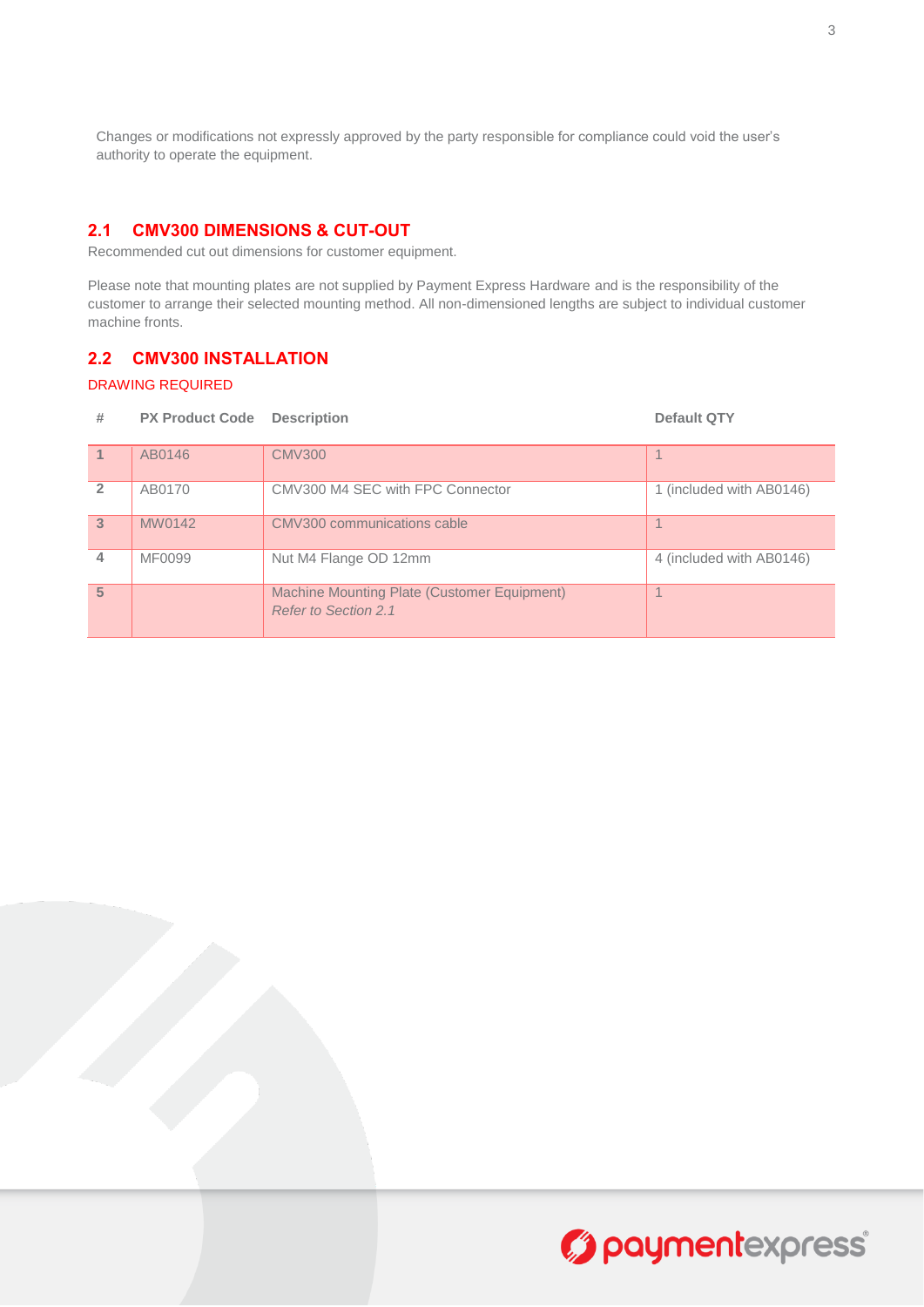#### **Installation Steps:**

- **1.** Prepare the mounting surface in accordance with the MI0020 mounting instructions. Make sure the edge of the hole is smooth.
- **2.** Connect the SEC (2) to the rear of the CMV300 as shown





**3.** Insert the communications cable (3) into the rear of the CMV300 as shown.



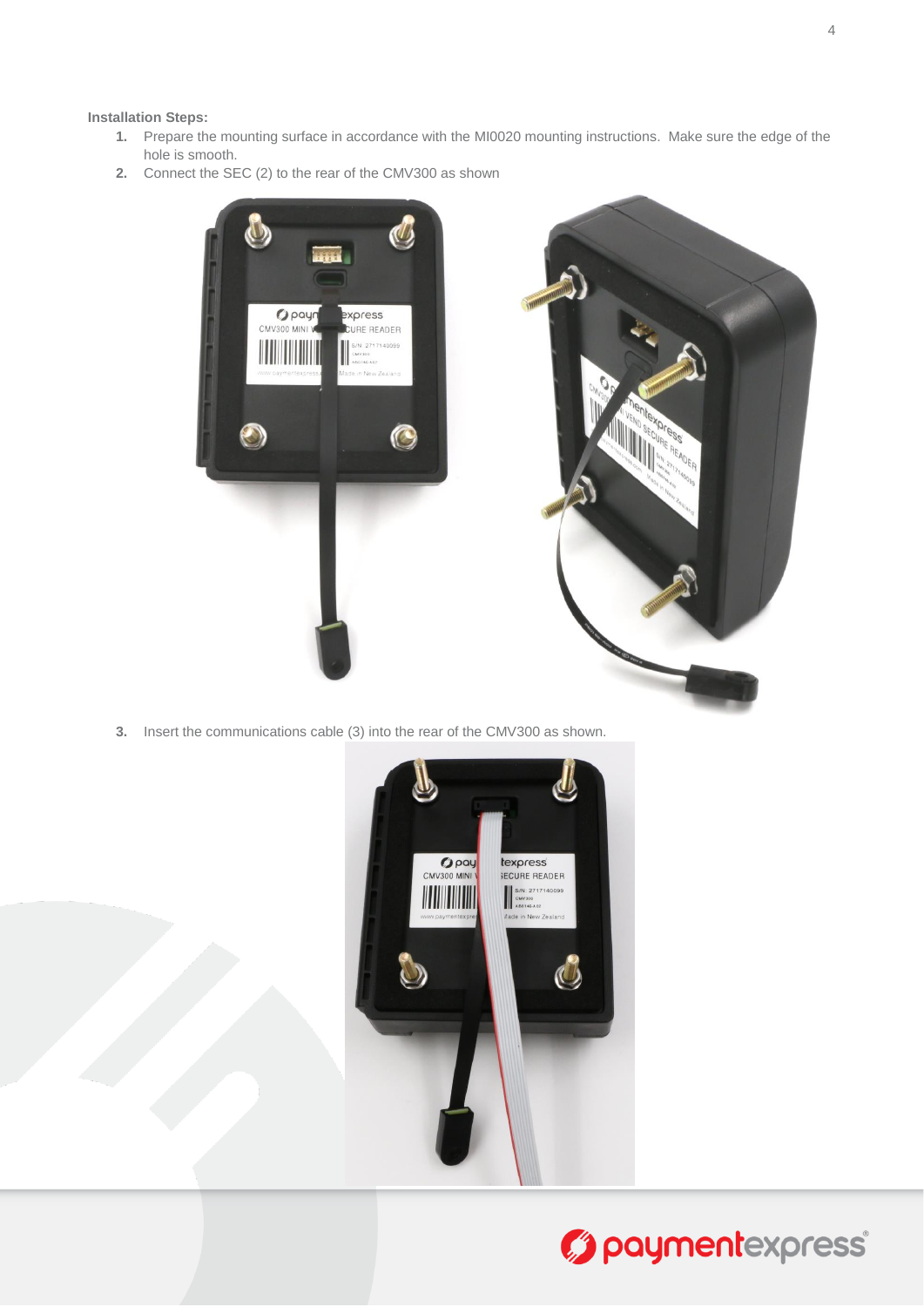**4.** Remove the four nuts (4) from the CMV300.



- **5.** Feed the SEC (2) and communications cable (3) through the hole in the mounting plate.
- **6.** Insert the CMV300 into the Machine Mounting Plate (5).



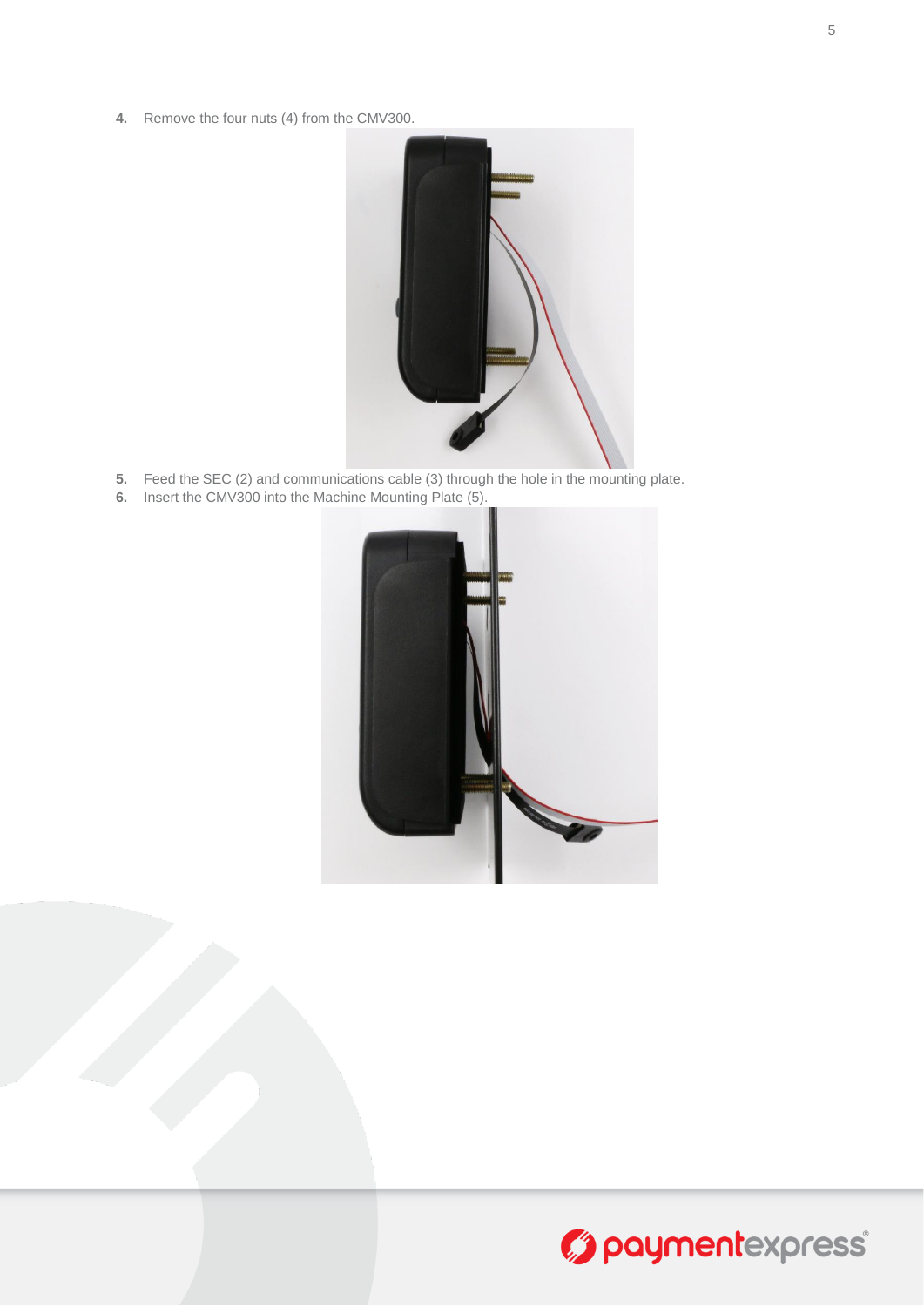**7.** Fit 3 of the M4 nuts (4) to the CMV300 mounting studs and tighten to 1.5 Nm.



**8.** Mount the SEC (3) on the remaining mounting stud, fit the remaining M4 nut (4), and tighten to 0.8 Nm. Ensure M4 SEC (3) is mounted with silicone facing the M4 Flange Nut (4).



- **9.** Connect the communications cable to the Host Application (customer application specific)
- **10.** The device now needs to be activated before it can be used. Activation is done via a dual control process. Refer to Section [5](#page-11-0) (Activation) of this document for more information.



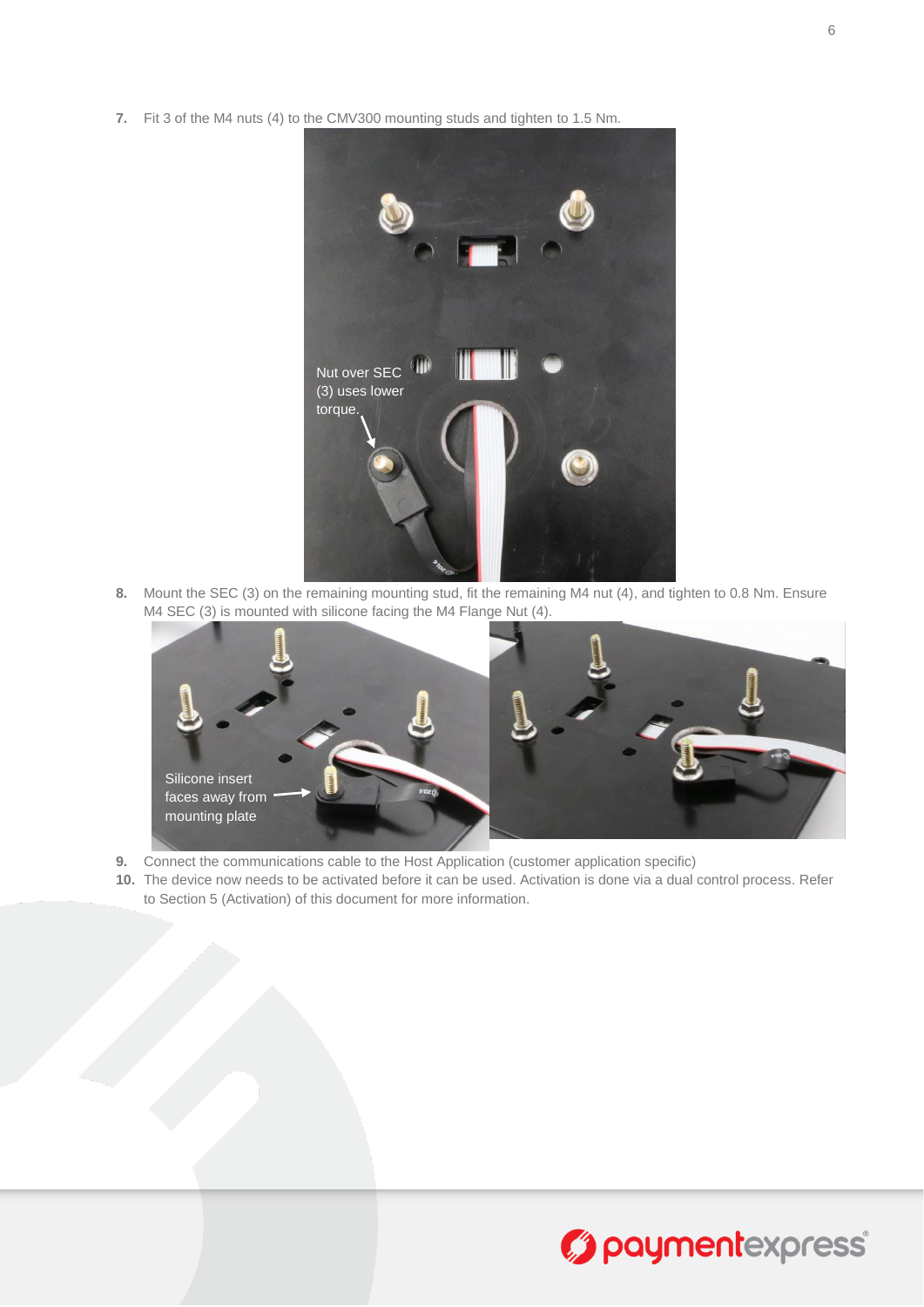# <span id="page-9-0"></span>**CABLES**

#### <span id="page-9-1"></span>**3.1 8-PIN CONNECTOR PIN-OUT**

The interconnection between the CMV and the host application is made by a cable plugged into the 8-pin port. The pins on this cable are allocated as follows:

| Pin ID         | Signal     | <b>Type</b>              | <b>Description</b>                     |
|----------------|------------|--------------------------|----------------------------------------|
|                | <b>TX</b>  | Output from CMV300       | Transmit out. RS232 level, 115Kbps max |
| $\overline{2}$ | <b>RTS</b> | Output from CMV300       | Request-To-Send. RS232 level           |
| 3              | RX         | Input to CMV300          | Receive in. RS232 level, 115Kbps max   |
| $\overline{4}$ | <b>PWR</b> | Power                    | 9Vdc to 43.5Vdc.                       |
| 5              | <b>PWR</b> | Power                    |                                        |
| 6              | <b>CTS</b> | Input to CMV300          | Clear-To-Send. RS232 level.            |
| $\overline{7}$ | <b>GND</b> | $\overline{\phantom{a}}$ | System Ground                          |
| 8              | <b>GND</b> | $\overline{\phantom{a}}$ |                                        |

#### <span id="page-9-2"></span>**3.2 8-PIN TO RJ45 CONNECTOR PIN-OUT**

The standard cable for use with the CMV300 is MW0142. This crosses over the input and output signal lines to plug into host equipment. The connections for the 8-pin end are as above, and the connections for the RJ45 are as follows:

| Pin ID         | <b>Signal</b> | <b>Type</b>        | <b>Description</b>                     |
|----------------|---------------|--------------------|----------------------------------------|
|                | RX            | Input to CMV300    | Receive in. RS232 level, 115Kbps max   |
| $\overline{2}$ | <b>CTS</b>    | Input to CMV300    | Clear-To-Send. RS232 level.            |
| 3              | <b>TX</b>     | Output from CMV300 | Transmit out. RS232 level, 115Kbps max |
| $\overline{4}$ | <b>PWR</b>    | Power              | 9Vdc to 43.5Vdc.                       |
| 5              | <b>PWR</b>    | Power              |                                        |
| 6              | <b>RTS</b>    | Output from CMV300 | Request-To-Send. RS232 level           |
| $\overline{7}$ | <b>GND</b>    | ٠                  | <b>System Ground</b>                   |
| 8              | <b>GND</b>    |                    |                                        |

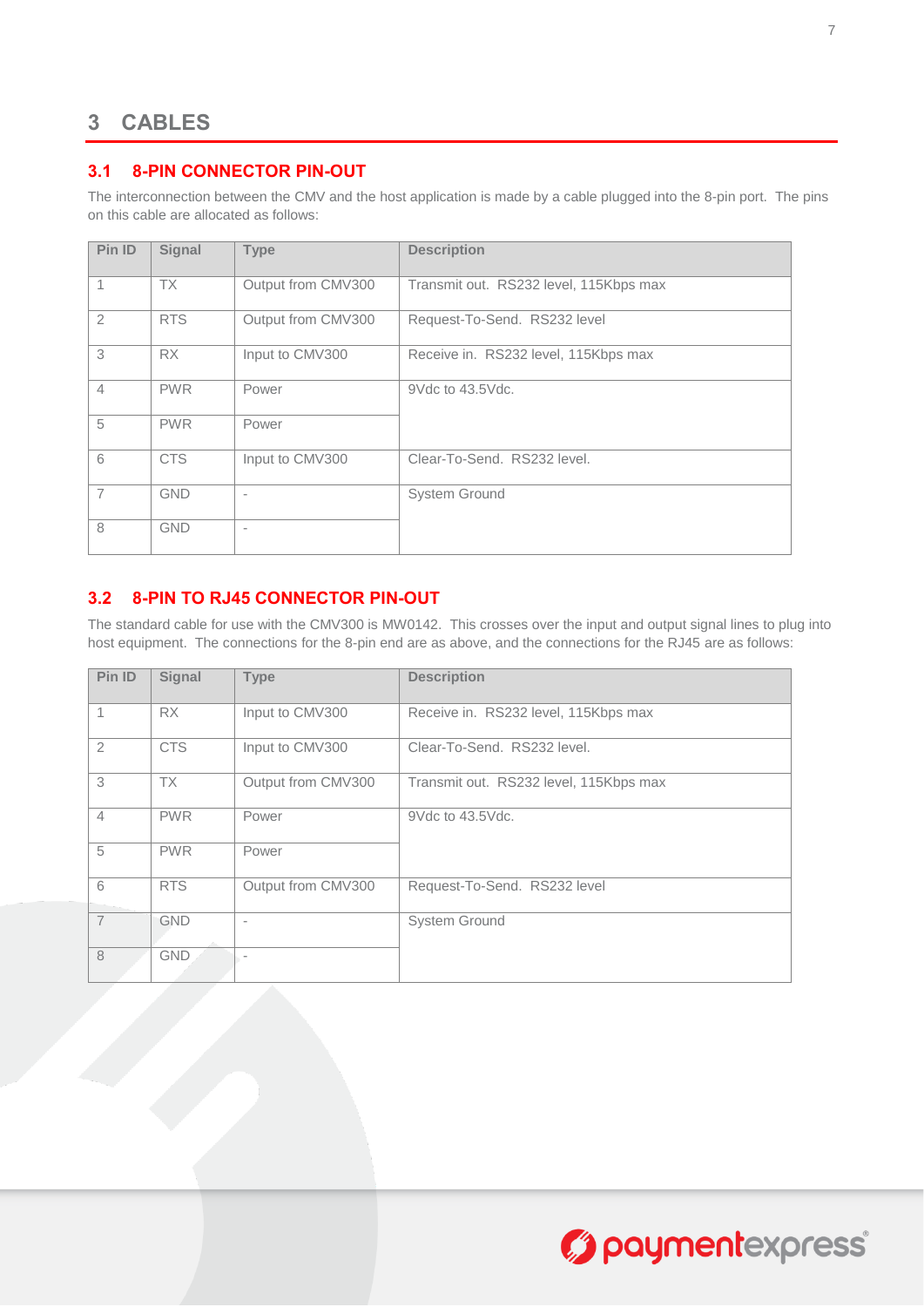# <span id="page-10-0"></span>**4 SECURE ACCEPTANCE**

The CMV is a security device; therefore, the customer must check the following before installation.

#### <span id="page-10-1"></span>**4.1 SERIAL NUMBERS**

Each unit (CMV) has their own unique serial number. Upon receiving the unit, the customer must check to ensure that the serial number on the box matches the serial number on the unit.

Any discrepancies need to be reported to Payment Express (*see Appendix [7.1](#page-13-1) for contact numbers*).



#### <span id="page-10-2"></span>**4.2 SIGN OF TAMPERING**

The device should be checked upon receipt and then bi-monthly for the following signs of tampering:

- The exterior of the device should have no (new) holes, signs of adhesives or stickers other than the device label (as shown in **Error! Reference source not found.**a)
- Only one silver-coloured magnetic read head should be visible on the magnetic swipe slot
- No wires or foreign objects should be visible in the chip card reader slot as shown in [Figure 1.](#page-10-3)



<span id="page-10-3"></span>**Figure 1:** Foreign object and wires inserted into the device's chip card reader slot. a) Normal slot – no wires visible. b) Tampered slot - wires have been routed into right hand side of slot.

If any of the above signs of tampering is detected, please cease using the device immediately and arrange to return the device to Payment Express Ltd. for examination per Section **Error! Reference source not found.**.

#### **4.3 LOSS OR THEFT**

In the event that a CMV300 device is lost or stolen, please notify Payment Express immediately (see [Appendix](#page-13-0) for contact information).

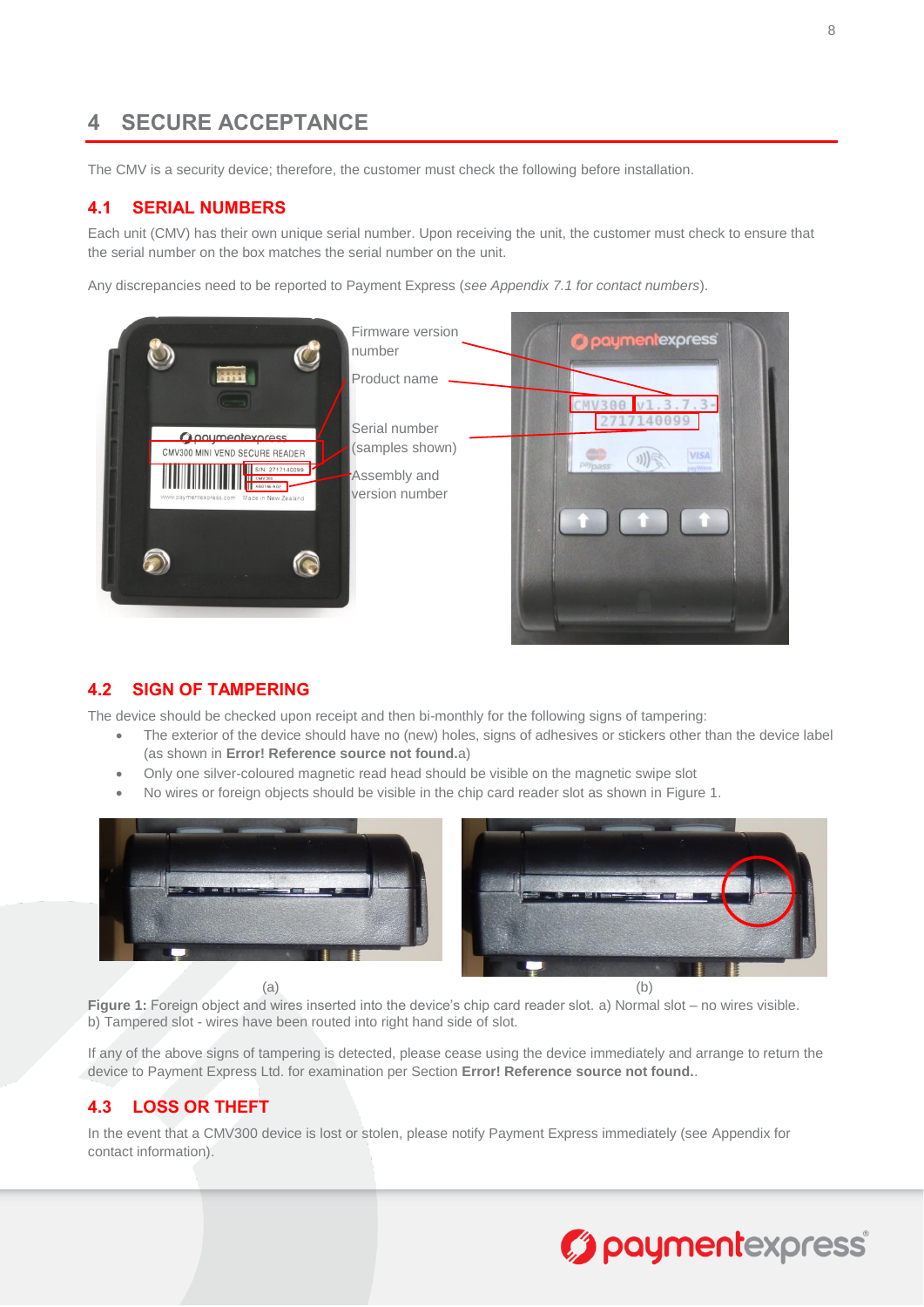# <span id="page-11-0"></span>**5 ACTIVATION**

The CMV300 solution requires activation before the devices can begin processing. Activation is required for initial installations and re-installations. Activation is done via a dual control process.

#### <span id="page-11-1"></span>**5.1 AUTHORISED CUSTOMER AGENTS**

Prior to the installation process beginning two or more customer agents are authorised by Payment Express for the activation of devices. The customer agents are trusted individuals nominated by the customer.

Once the customer agents are established, Payment Express will issue a unique login (username/password) to each customer agent. These logins are used to access the Payment Express website required for the dual control Activation process.

#### <span id="page-11-2"></span>**5.2 ACTIVATION PROCESS**

Two authorised customer agents must be available for the Activation process to begin.

#### **1. Log on to Payment Express**

Two of the authorised customer agents start separate sessions to log on to the Payment Express website using their individual logins.

#### **2. Identify Terminal(s)**

Once logged in, the terminals available for installation are displayed.

#### **3. Authorise Terminal(s)**

Both of the customer agents will authorise the terminal(s) for installation via the Payment Express website. This authorisation will require a password.

When both agents approve a terminal for installation the host terminal information will enter into the "*Ready for Installation*" state pending communications from the terminal. This "*Ready for Installation*" state will revert to a "*Removed*" state if physical installation and communication with the terminal do not occur within 24 hours. The agents will need to start the Activation process again if this occurs.

For audit purposes, a record will be created in the Payment Express host database for all state changes (including the login used and a timestamp).

Utilizing the 24 hour window, authorised customer agents can choose to begin the Activation process at the time of physical installation or initiate the Activation process prior to the physical installation if they know the physical installation will be done within the next 24 hours.

#### **4. Physical Installation**

Within the 24 hour window, the installation technician will physically install the CMV300 into their mountings. The devices must be connected to communications and the secure channel established to the CMV300.

#### **5. Terminal Logon**

The installation technician will trigger a transaction via the vendor's point of sale which will fail with a removal detection error code (W0) and an on-screen message "MAINTENANCE IN PROGRESS". The terminal firmware will automatically force a logon, upon which the terminal state is then updated.

#### **6. Ready State** (Activation Process Complete)

The terminal and is now authorised for processing transactions. The installation technician should run another test transaction (using a valid payment card) to confirm correct operation. This transaction should successfully process.

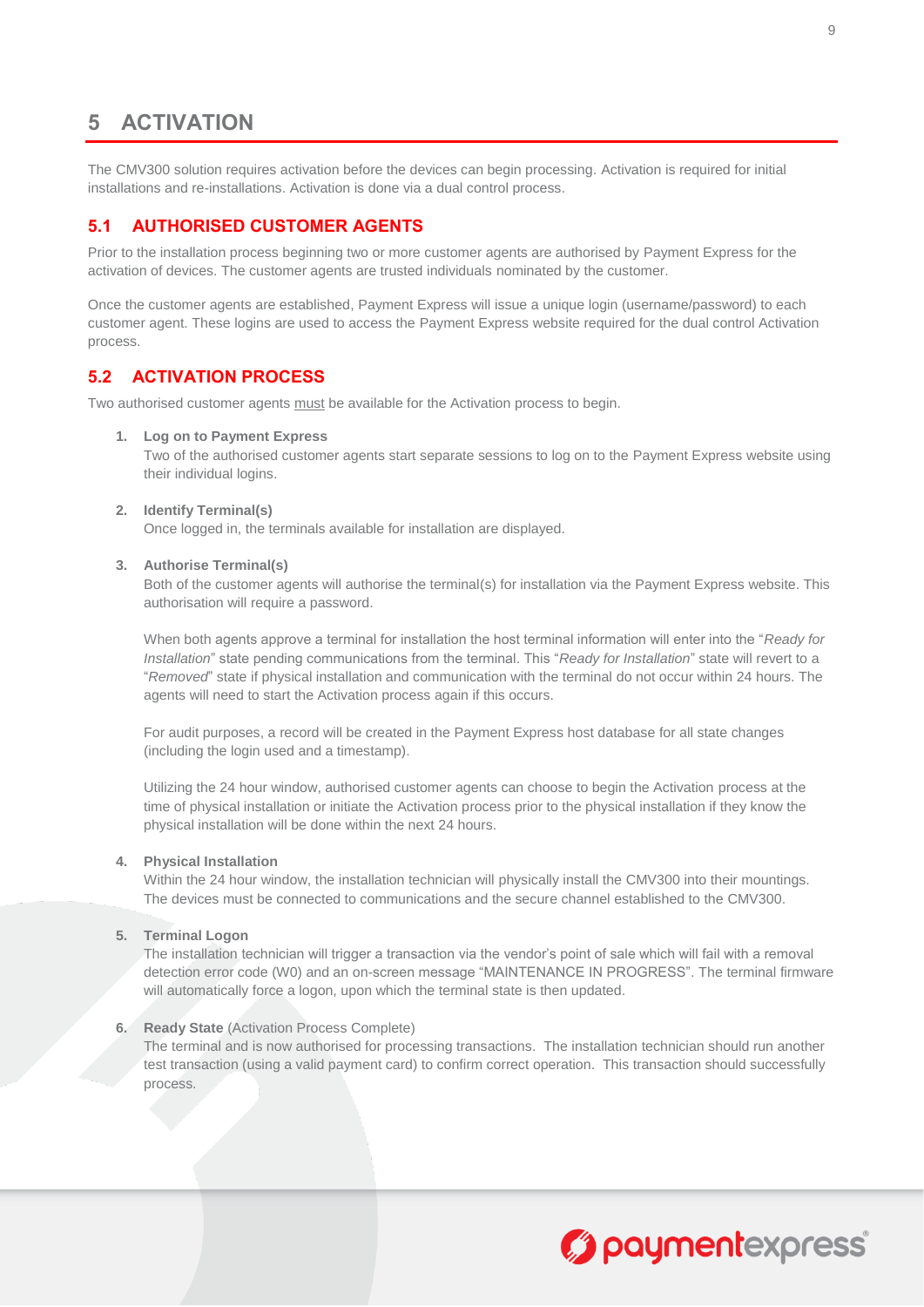### <span id="page-12-0"></span>**6 MAINTENANCE**

#### <span id="page-12-1"></span>**6.1 TRADEOUTS & DEACTIVATION PROCESS**

In the event that the CMV300 device needs to be swapped out or deactivated, please follow instructions below.

- 1. Call Payment Express Support to log a ticket (see appendix 10.1 for contact numbers). Please provide the following information.
	- Serial Number(s) of CMV300 device(s).
	- Brief description of fault / reason for deactivation.
	- Contact Name.
	- Contact Phone Number.
	- Shipping Address (for replacement if needed).
- 2. Physically remove the device(s). At next communication with the host the device will be marked as removed.
- 3. Ship the device(s) back to Payment Express.

#### <span id="page-12-2"></span>**6.2 MAINTENANCE CARDS**

The card reader slot in the CMV unit should be checked on a regular basis. This is to ensure that nothing is lodged inside the card reader slot that may prevent successful card reads or pose a security threat.

The card reader slot can be checked by using a standard maintenance card or standard credit card to ensure smooth insert & remove operation.

#### <span id="page-12-3"></span>**6.3 CLEANING INSTRUCTIONS**

The external face of the CMV300 device should be carefully cleaned on a regular basis. This is to ensure that the keyboard and display are free of dirt and solvents which could damage the device or prevent users from using the device as intended.

Payment Express recommend cleaning the device with a damp cloth. Do not use any solvents as this may damage the device surface.